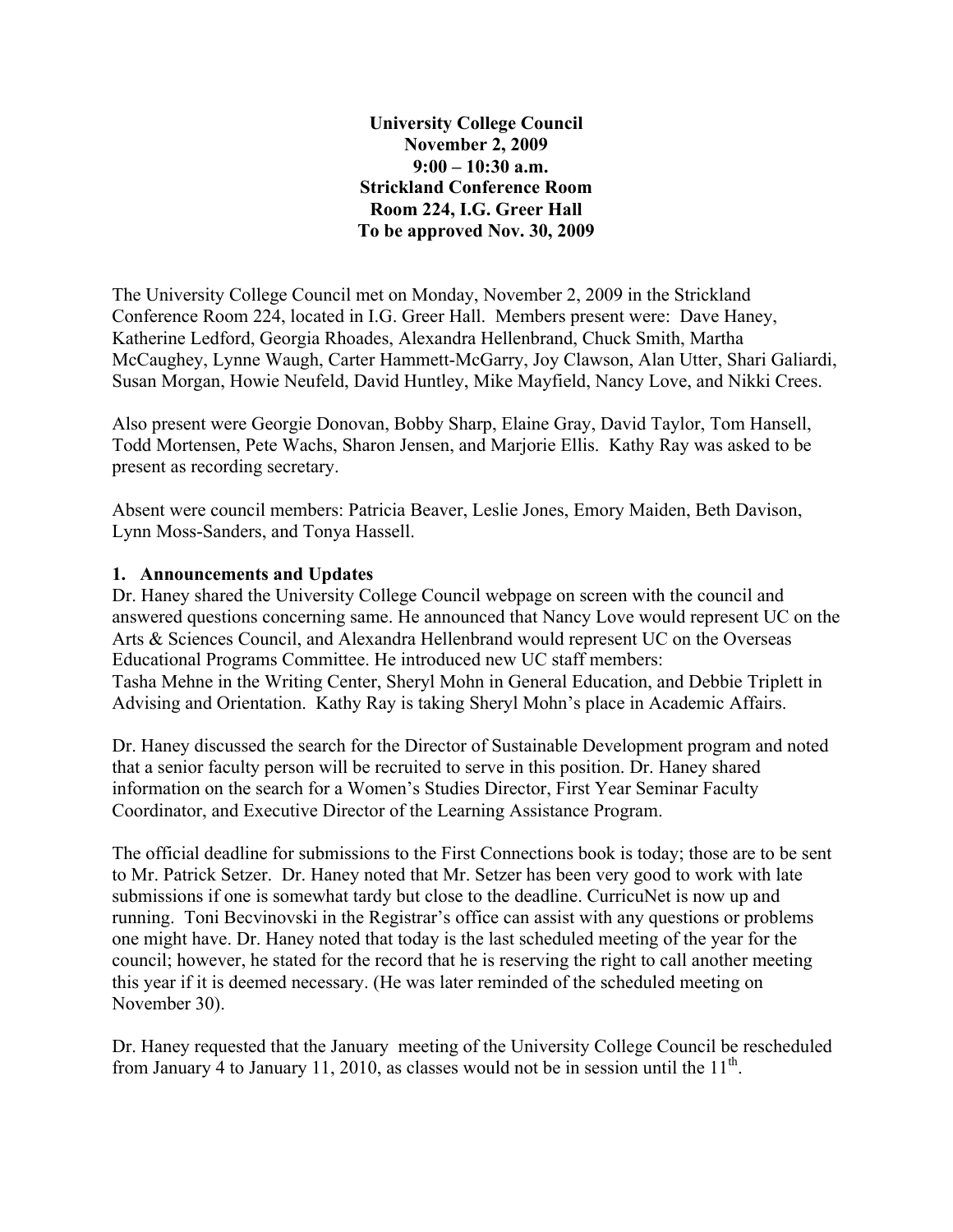Todd Mortensen shared information on the community calendar website. He encouraged council members to remember and also remind others in their respective areas that events can be noted on this calendar and that it is a very helpful resource for students and faculty.

Mike Mayfield, Martha McCaughey, and Alan Utter were noted as being chosen to serve on the Provost Search Committee. Martha McCaughey shared that the Provost Search Committee has a meeting this Friday to meet with the search firm. She stressed the importance of all attending the meeting.

Alexandria Hellenbrand requested that curriculum proposals be sent to her before the January 11 meeting.

## **2. SACS and planning-related issues**

Dr. Haney discussed SACS and the reaccreditation process and introduced Georgie Donovan and Bobby Sharp.

Dr. Sharp shared a packet of materials and information concerning SACS, noting the differences from in the past to the committee – particularly addressing those who had been involved with the procedures before. He noted that the report which Ms. Donovan now produces is sent to Atlanta to offsite reviewers. Once the report has been reviewed, ten to fifteen people later come to campus and judge the Q.E.P. (Quality Enhancement Plan). The process and requirements are quite different from that which has been done and required in the past.

Dr. Sharp discussed the timeline for accreditation.

Dr. Sharp discussed in detail the first two pages (with a physical hyperlink to other areas within the packet) – in particular, the Q.E.P., the onsite review process, etc.

Georgia Donovan discussed the compliance certification report and SACS standards. She summarized this as ensuring that there is a process in place to plan and access, document what is being accomplished, and demonstrate how that can be used for improvement. A discussion with the council followed.

How faculty competence is measured was noted with particular attention, and the Digital Measures database – both pros and cons was shared.

The Xitracs program is under consideration to supplement what Digital Measures cannot do for SACS faculty credentialing. Xitracs allows linking from course to faculty member and allows documentation as to how faculty members are qualified to teach in a particular area.

Dr. Sharp discussed guidelines and Dr. Haney elaborated. The Faculty roster form and problems with faculty credentialing were discussed.

The Q.E.P. was reviewed further and it was noted that the purpose is to improve student learning in a significant way. Dr. Tony Carey will be heading the committee that will choose the Q.E.P.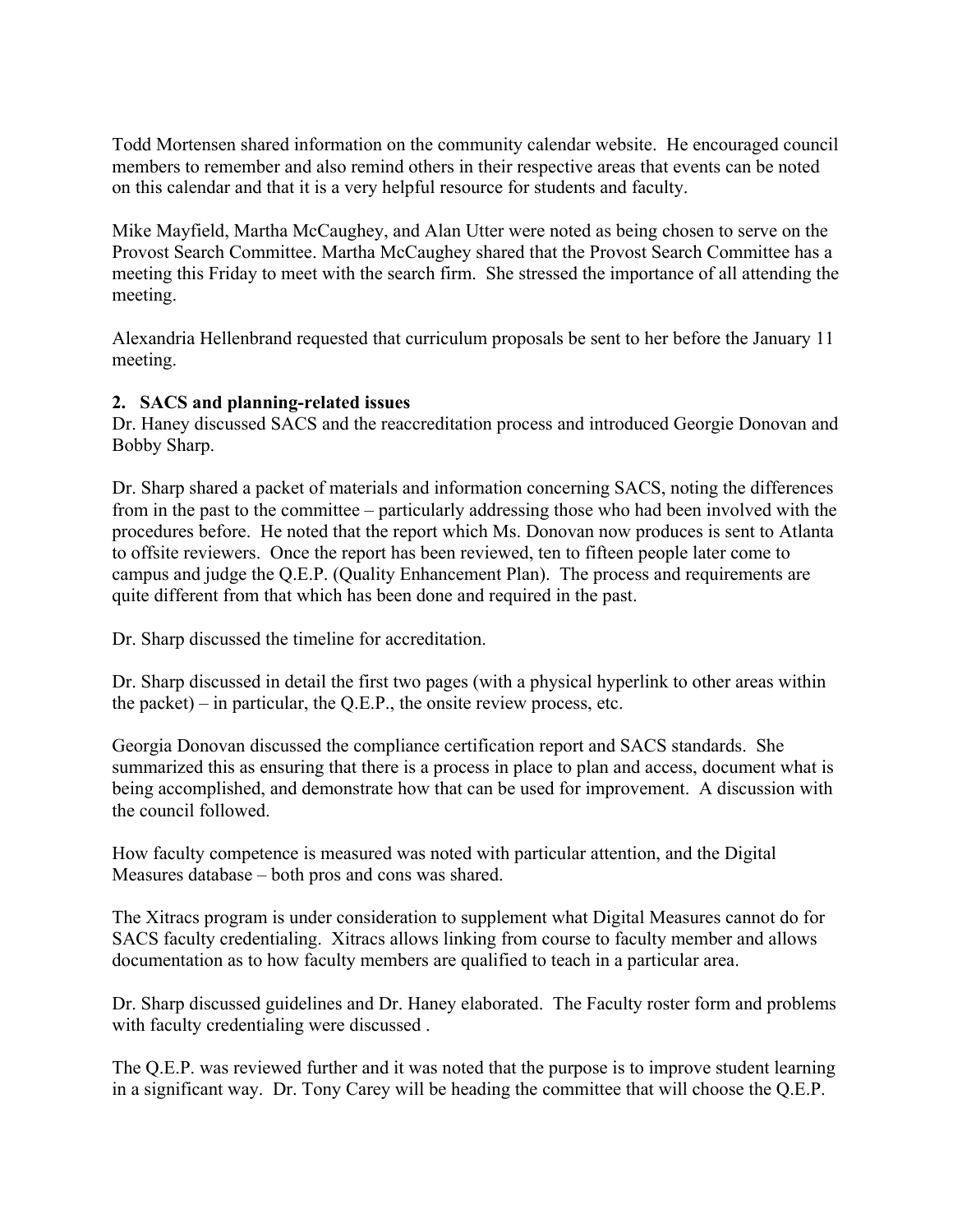topic. A topic must be first decided upon, then timelines developed, resources identified, and the framework laid out. Dr. Haney shared that he wants the council to be aware of and have input in the topic that is decided upon. This needs to be a means of getting done what hasn't been done in the past. A list of ideas will be presented to the campus and broad-based discussions will lead to the development of a topic. The committee was encouraged to participate and to view the SACS website (http://www.sacscoc.org/) and to view the Q.E.Ps from some other universities. Ideas submitted should be fairly focused and fit into the budget.

Because of the time frame, an item on the agenda (planning related issues) was set aside for early next semester. Dr. Sharp will be asked to join the committee again and present at that time.

## **3. Approval of Minutes**

Dr. Haney asked if there were any changes to be made to the minutes of the October 5, 2009 meeting. Shari Galiardi noted that The ACT program's blood drive had produced 1003 pints of blood, the largest student run blood drive in NC history and the 10th largest in the nation. The correction was noted. Martha McCaughey made a motion to approve the minutes from the October 5, 2009 meeting with the correction. Chuck Smith seconded the motion, and it passed unanimously. **Vote 1**

## **4. Budget Committee Nominations**

Dr. Haney shared that the budget news is positive: Colleges will have the funding that they had last year. Supplemental requests are still being reviewed and worked on.

Dr. Haney asked for volunteers to serve on the Budget Committee, and shared that Joy Clawson and Pat Beaver have already volunteered. The call for volunteers resulted in an additional two members agreeing to serve: David Huntley and Carter Hammett-McGarry. Dr. Emory Maiden's name was also submitted for consideration. As Dr. Maiden was absent from the meeting, Dr. Haney offered to get in touch with him and ask him if he would consider serving on this committee.

Dr. Haney shared that he would like council members to volunteer to serve on a task force that the Provost is setting up to consider the proposed move of the rhetoric and composition program from English to UC. Martha McCaughey recommended Cindy Woods. David Huntley recommended Georgia Rhoades. Georgia Rhoades recommended Mike Mayfield.

Dr. Haney announced that the university-wide Honors Day program celebrating students with a 3.9 gpa will no longer be heldd. Instead, colleges are having their own respective awards ceremonies. Dr. Haney asked for volunteers to serve on an awards committee. The following were names submitted to serve: Martha McCaughey, Chuck Smith, Leslie Jones, Katherine Ledford, Kristin Hisle, and Todd Mortensen. It was also determined that at a later date students would be identified and asked to serve on the committee.

There being no further business, the meeting adjourned at 11:40 a.m.

Respectfully submitted,